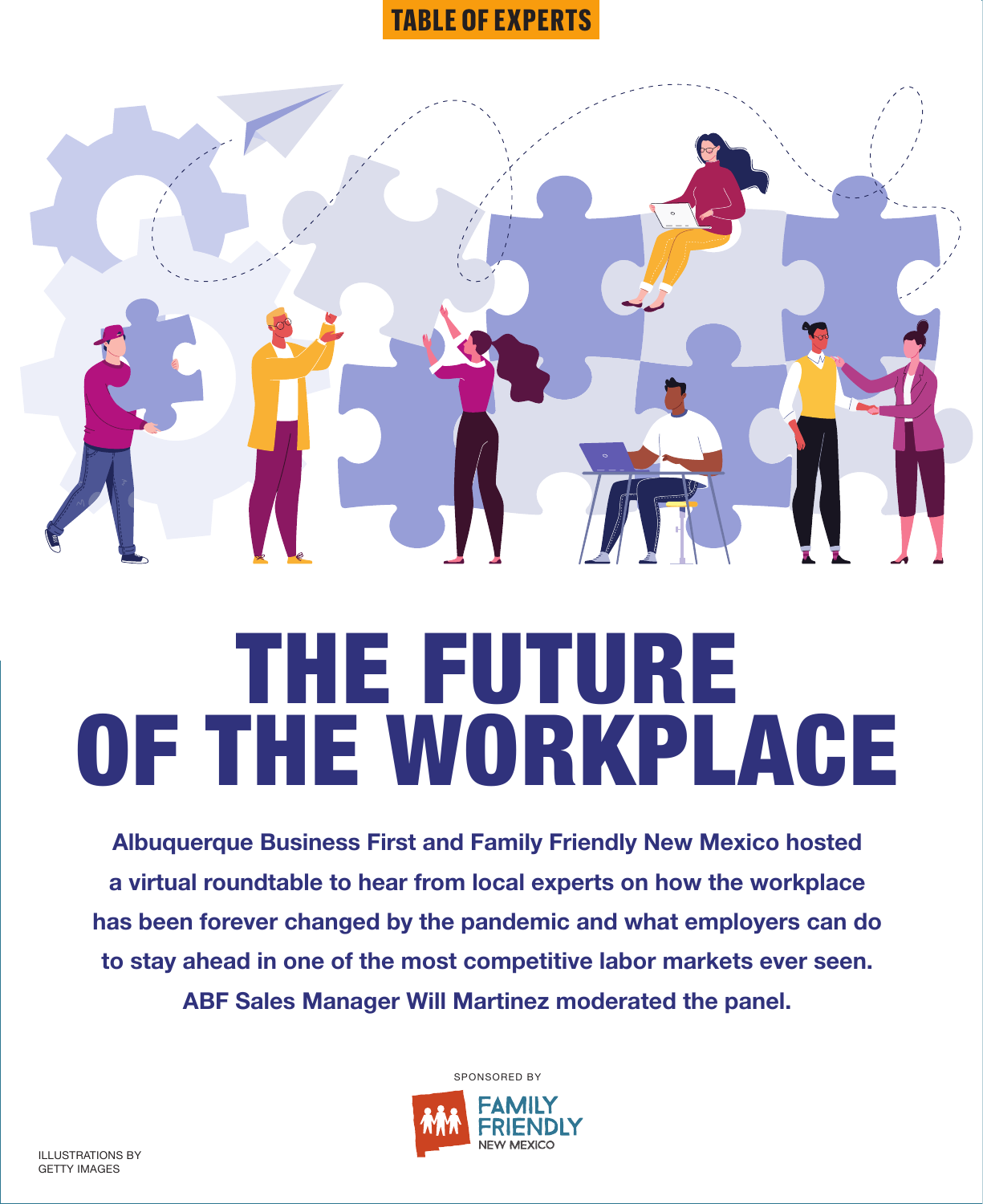## **MARTINEZ: How can employers in New Mexico contribute to the success of the economic recovery coming out of Covid?**

**ESPARZA:** When you talk about the economic recovery in New Mexico, you cannot talk about having a recovery without businesses playing a major role. They are the economy. Ninety percent of businesses in New Mexico are small businesses. What role can they play? One of the most important things is making sure that they have a culture, that they have an environment and a workplace that's flexible and welcoming. Then also be very honest and transparent with their employees. The past year certainly nudged employers toward thinking in that manner; making sure that they're soliciting input, getting as much insight and perspective from their employees as possible, and fostering an environment that's going to help their employees not just thrive professionally, but also thrive personally.

**TANNEN:** I'm in agreement with Del. It's the listening in formal ways, like surveys and things like that, but also having your ear to the ground on other tones of the organization. Responding more quickly and not waiting to act. Really being responsive and paying attention to big and small things.

**ROSSI:** Businesses in New Mexico have a really unique opportunity right now to play a big part in economic recovery, and I think the way we do that is by supporting businesses to really offer and maintain great jobs. If businesses and employers are offering great opportunities to people, right in New Mexico, then consumers reciprocate. I think we are at this point in our culture and in our history where people are really willing to step up and spend their dollars at the businesses that are creating good jobs and treating people with respect and dignity. We can talk more about what "good jobs" means, but a lot of what Del and Maggie identified play a part in that.

◆ ◆ ◆

# **MARTINEZ: Let's talk about the future of work as a whole. The way we interact, virtually versus in person, has definitely changed a lot of things. How can businesses take the lead in creating the future of work and making sure that employees are successful moving forward?**

**ROSSI:** We have this incredible opportunity right now to play a big part in creating the future of work. This is not about getting back to normal or back to where we were – I think that would be losing an opportunity, not learning from the lessons that we've had. Part of the answer to your question is to really make sure that we rebuild and recover, and look to the future using our experiences, the lessons we've learned, the data, and really building on that. That takes time and investment, and it takes real intention. If business owners and employers can be really intentional about how they want to participate in the future of work, I think we can have some really creative solutions.

**TANNEN:** I agree with what Giovanna said about the intention and not losing the lesson. That's something we've talked about a lot in our organization – never wanting to go back to what was normal. What a disservice that would be to us. Just the way our members do business with us has changed. Wanting to do remote work was

# **TABLE OF EXPERTS**

a long-term goal, something we had on our plate beforehand. This really accelerated that. So, we're really looking at it as a huge opportunity for us. Then adding in diversity, equity and inclusion on top of that, we find opportunities to move away from a corporate ladder-type of thinking. Blending that in with family-friendly practices and realizing that depending on any employee's situation at any one time in their career, they may move up, down, around, over and diagonal. And that's still good. That's still keeping all of the best and it is smart business; keeping a good employee, keeping that institutional knowledge, and being flexible enough to know situations change.

**ESPARZA:** When you ask the question of what businesses can do as far as taking the lead in creating the future of the work environment, I don't think it's the business' role to take the lead. I think it's their role to listen. Ultimately, it's the employees that are going to craft what environment makes the most sense. It's not about work-life balance, because when you talk about work-life balance, something is going to have to give in order to receive on the other end. What we like to speak to at Esparza is, "How do we foster work-life integration?"

You integrate the two together. You want to be just as successful professionally as you do personally. One of the things that I've heard from my team when we are talking about the future of the workplace is having an environment with integration, where you can blend the two together. There are going to be weeks where one upsets the other. Maybe you're working 60 hours and you're not able to make a soccer game, but there should be other weeks where it's the complete opposite. The whole idea of work-life balance – I don't think it can exist, because what it's telling an employer and an employee is that something has to give. In reality, life is hard. What you want is some integration; you want an employer to be able to foster that integration and allow for that integration among employees.

To answer the question about the future of work, it's really listening to your employees. What do they want in terms of flexibility? What do they want in terms of resources? What do they want in terms of coworkers, or in terms of a work atmosphere? Listening is the number one tool that any employer can deploy when talking about the future of the workplace.

# ◆ ◆ ◆

#### **MARTINEZ: What did you learn from your employees during the pandemic? What has worked and what hasn't?**

**TANNEN:** We have incredible employees. What we learned through this whole process is how much we can get done quickly, and what was getting in our way. When the rubber meets the road and you have to do things quickly, we were amazed at how much we were able to adapt and change, and really foster the culture of the organization.

Fortunately, we have a people-mean-more-type culture to begin with, so when you're building off of that already and you have a business continuity plan in place – we certainly didn't imagine 18 plus months of a worldwide pandemic, we didn't role play that in the tabletop exercises – but you have

something to go off of. We learned to really listen and break any silos, perceived or real. We had to work together. All of our different business lines came together and worked on being transparent, honest and vulnerable, saying, "We're figuring this out together. We're going to try it; some things will work and some things won't." And we kept having that cycle of communication so we could keep adapting more quickly. Building that trust so you can do that was super important, which we had beforehand, but we really put it to the test and had some great outcomes, new projects and things coming out of it. We really grew.

**ROSSI:** Flexibility is huge. We all really had to figure out flexibility, and when you have to do something like that, you make it work. That is one of the big lessons I was referring to earlier. If we don't really learn from these and take those lessons with us, we will have missed a great opportunity. So, I would say that number one is flexibility. Number two, collaboration, which goes to what Del was talking about. Really looking at what it takes to actually collaborate on solutions, and that starts with listening. The third one is doubling down on what it really means to have a diverse workplace and have equity and inclusion.

**ESPARZA:** We started working remotely on March 16 of 2020, so a year and a half ago. I was scared to death. I've been in business for 21 years, and I've probably never been so scared in my entire life. What I learned from my employees is how resilient they are, and I love it.

I loved Maggie using the term "vulnerable." So often, I think it's a huge misnomer that leaders feel like they can't be vulnerable. One of the outcomes of this past year is that I became comfortable with being vulnerable with my team. I was completely honest with my employees about my fears, what I was doing to try to address the fears, the risks to the company, and how I was going to try to take care of them. In demonstrating that vulnerability, we saw a lot of people rise up and take on challenges that I would never have expected them to take on before. So, really what I learned is how resilient and strong my employees are. How willing they are to roll up their sleeves and do whatever they need to do to help me out personally, to help me out professionally, and to do the same for their teammates. We came together and coalesced as a team which made us much stronger than before the pandemic.

We also saw a lot of ad hoc, one-off phone calls taking place; check-ins taking place that would have never happened before. A lot of people became much closer on a personal level than ever before. It showed the best of human nature.

# ◆ ◆ ◆

## **MARTINEZ: What are the most important elements of a good return-to-work policy?**

**TANNEN:** We closed our branches for a time period with just drive-up services. The rest of us have remained at remote status for the most part. We postponed going back in – we were going to go back in the beginning of August but held back a little bit. For us, it's safety first. What's important is making sure that employees are safe, physical and emotionally. Every employee has had a different story through the last 18 months, the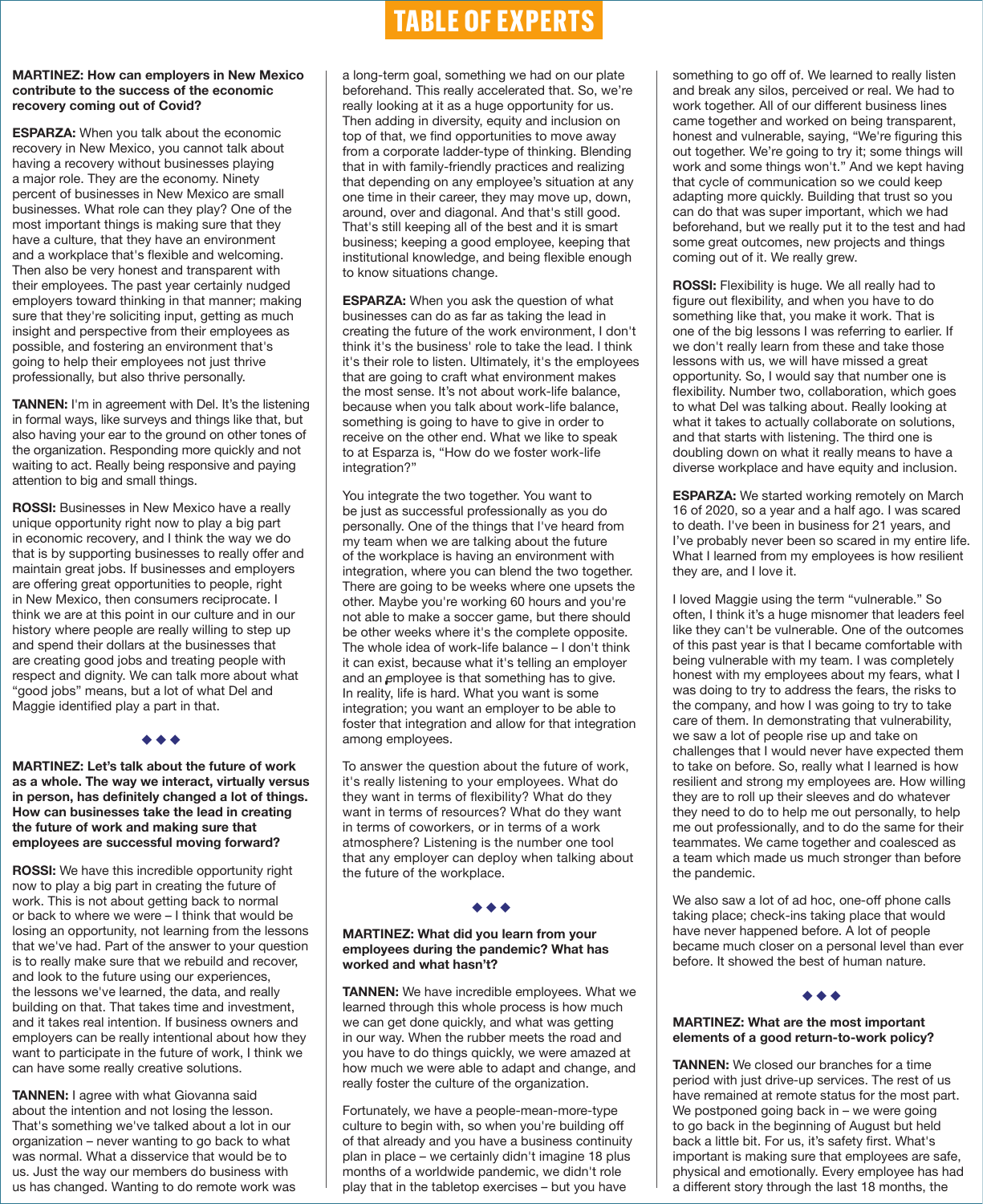# MEET OUR PANELISTS



# **GIOVANNA ROSSI**

*Owner, Collective Action Strategies*

**Giovanna is a leadership coach and consultant with 20+ years working with entrepreneurs, government and non-profits to improve the lives of women and families. She holds a Master of Science degree in Public Policy from the London School of Economics and is the founder of the Family Friendly Business Award® and host of The Well Woman Show on KUNM and** 

**National Public Radio.**



# **MAGGIE TANNEN**

*VP of Human Resources/Learning & Development, U.S. Eagle Federal Credit Union*

**As a member of the Executive Leadership Team, Maggie's responsibilities are to ensure the organization remains competitive with compensation and benefits strategies. To accomplish that strategy, Maggie leads a team that fosters a culture of continuous learning and performance improvement to support the** 

**strategic objectives and goals of the credit union. Additionally, they design and deliver creative HR solutions that encourage employee engagement and help cultivate a diverse, collaborative, motivated, and high-performing culture. Previously, she was Director of HR and Training Manager at U.S. Eagle. Prior to that, she worked at Charter Bank Mortgage Insurance for six years. She has a bachelor of arts from Marymount University.** 



# **DEL ESPARZA** *CEO of Esparza Digital + Advertising.*

**Founded in 2000, Esparza is a New Mexico based business that provides strategic marketing, advertising, and business solutions to a broad range of national public and private clients.** 

**A native of Albuquerque, Del acquired his marketing expertise in a range of fields,** 

**from high tech to healthcare. He began his career at IBM, and later advanced to a marketing position with DuPont and Conoco Oil Corporation in Houston, Texas. Transferring his talents to the health arena, Del has worked for many regional and national health care providers before starting Esparza Advertising.**

**Sophisticated strategic thinking, healthy growth, and explosive creativity continue to make Esparza clients happy and industry peers take notice. As ever, Esparza remains committed to providing clients the highest standards of integrated marketing communications in the industry.** 



**To learn more: Family Friendly New Mexico www.nmfamilyfriendlybusiness.org 505-302-1242**

different impacts in their professional and personal lives, their family situation. Just being aware that no two people are going to react the same way, and having that awareness and kindness. One employee says, "Why do I have to wear a mask?" And others are like, "I feel so much better knowing that the sanitation stations are there." And knowing that we're physically setting up our locations in a way where people can return safely and feel comfortable, and communicating that ahead of time so nothing is a surprise. Laying out those expectations.

We really double down on those direct manager conversations too because that's where the most vulnerability and trust happens. Having something from the executive team, setting that framework of "Here's where we're going and we're looking for that feedback." Making sure those channels are open and really providing our managers with the information so they can have those one-on-one conversations with their staff. Let us know where we can make adjustments, and always ask, "What can we do better? What more are you looking for? What's one thing we can do differently?" Communicate often and in different ways. An email blast isn't enough. It's making sure they've got those resources to really help them be safe and productive.

**ESPARZA:** About three months ago, we returned to the office with a hybrid-type of a structure. We are still working remotely on Mondays and Fridays. When working in the office, we have core office

hours from 9:00 a.m. and 3 p.m. We encourage all to try to be in the office, but we allow for some flexibility as well. If you have something happening on a Wednesday, or if you have to do something on a Tuesday, you're still welcome to work from home. Another big takeaway: I did not anticipate the amount of productivity that was going to come out of my team. And it was significant.

The hybrid model was going to be temporary with the intent of going back to 5 days a week in the office. But through listening to my team and my employees, we learned they really liked that hybrid structure, so we're going to keep that structure in place indefinitely. We'll make a determination of when it might make sense for us to make some changes, but for the time being, it seems to work. We have a number of employees that have school age kids, which warrant flexibility – especially with COVID.

# ◆ ◆ ◆

**MARTINEZ: What benefits is your company currently implementing to promote wellbeing in your workplace?**

**TANNEN:** What we did during the heart of the pandemic was offer a mental health day. Everyone obviously has PTO and short-term absence and things like that, and we've removed some of the barriers of getting access to those benefits. We also gave our managers and employees the ability to say, "I need a day, an hour or two days." It was

at manager discretion, and employee need, to say, "Do that." And recognize that it's real. We know you need to step away and deal with whatever you have, or just have a day unplugged. That's the other byproduct of the pandemic: we're so onto screens all the time. It'll be curious what we do to close screens and disconnect electronically more.

Those are things we've done throughout the pandemic, and we'll be looking to build those into our normal work. We have locations all over the state, so there are health insurance benefits and things like that being offered. We also do gym reimbursements; whether you're using an app or gym, we find ways to help carry that cost and give them the time to do that.

**ROSSI:** Wellness and wellbeing are some of the policies in the Family Friendly Business Award®, so I can speak to that. In our team, we actually started giving a stipend for whatever staff members wanted to do. We look at wellbeing as physical, mental, and emotional health, so if you wanted to spend your stipend on online yoga classes, great. If you wanted to buy yourself flowers every week, because that helps your mental health, then that's what you could do. It's like a wellbeing stipend, but broader than that.

I think there is an opportunity to really challenge some of the status quo practices in business.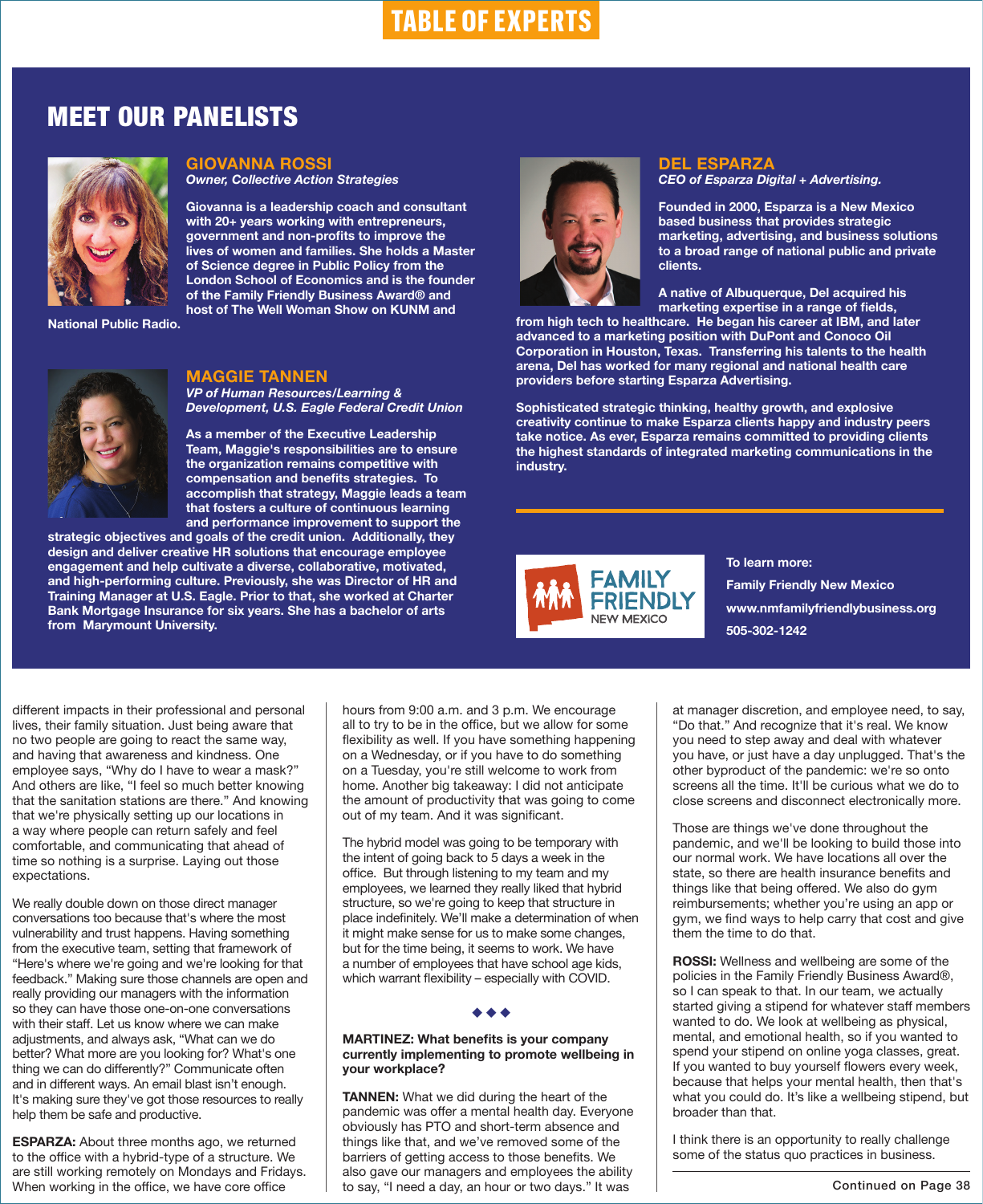## Continued from Page 37

Perfectionism and urgency are two things that we can look at and say, "Does this need to be perfect? Is this urgent?" We are so entrenched and ingrained in this way of working where everything has to be perfect, and everything is urgent. The pandemic has given us a pause and has created some space for us to slow down without hurting our productivity. If we can agree that supporting emotional and mental health for our employees is not hurting productivity, we can actually slow down. We can challenge the status quo business practices, and it can work for us. I would really encourage businesses to look at that.

**ESPARZA:** We have an unlimited PTO policy, which means you can take as much time as often as you want, whenever you need. It just needs to be approved by your supervisor so that we can manage the company appropriately. What we did about a year ago with that policy in place was really push mental health. We made everybody aware of the mental health benefits that were available and the resources available.

I think the most significant thing we did was really take a hard look at our values as a company. We took a collective look of everyone's personal values and how they live by those values. We then found common and shared values and we restructured our one-to-one meetings that a supervisor has with an employee on a monthly basis. Now we touch on every single one of those values, and what we can do to help contribute toward those values being realized by every employee.

◆ ◆ ◆

# **MARTINEZ: What are the benefits and policies of a Family Friendly workplace?**

**ROSSI:** Family Friendly New Mexico developed several categories of policies. We had initially four categories, and we added another three. Those are all available at our website. They include a lot of things that we've been talking about today, such as flexible schedules, paid leave, diversity, equity, inclusion, and a whole lot of wellness and wellbeing that when implemented, creates a better workplace and supports employees to thrive in their personal lives. We know that when people thrive in their personal lives, they do better at work. So, it's a win-win.

There are many low-cost, or no-cost, ways to implement these things. It does take some creativity and it takes some intention. That's why we have so many champions now in New Mexico who are creating workplaces that work for families, because they've taken the time to really figure it out. One of the things that we do at Family Friendly New Mexico is we don't make you go and figure it out on your own. We're here to support you. We can share sample policies with you. We have business owners, like the ones on our panel today, that can share examples of how they have done this, how it's worked for them in rural areas, how it works for them in small businesses, and in all different sizes and industries. What we hear over and over is that when companies implement our family-friendly policies, they hire high-quality employees who stick around. Isn't that what any employer wants?

# **TABLE OF EXPERTS**

# **MARTINEZ: Can you speak on the benefits that you've experienced being a part of Family Friendly New Mexico and working with those policies?**

**ESPARZA:** First and foremost, I think we have a really strong culture and a good morale that is not necessarily driven by me but driven by the entire team. I give Giovanna and Family Friendly New Mexico a lot of credit; she established a model that companies can use as a resource to help craft their own human resource policies within their own organization.

We live in a world right now that is being dubbed "the great resignation." Nine out of 10 employees are considering quitting their jobs or their industry altogether, because they want to try something different. A lot of the reasons why is because of what we're talking about: they don't feel appreciated, they don't feel listened to, they don't feel heard, they don't have the flexibility that they want for personal/professional life integration. Taking Giovanna's lead and incorporating her family-friendly practices has added tremendous value to my company.

*Flexibility is a major component of our workplace policies. Flexibility can work for everybody; it's a winwin. Things like different scheduling options and working from home.*



**TANNEN:** Having the Family Friendly New Mexico policies has helped move us. With culture, it's almost where the rubber meets the road. It's what makes it stick. It's what puts the structure behind it and puts good intentions into actions.

We had a culture that was family friendly, in ways you would think so, but putting the policies in place and continuing to challenge ourselves to practice those policies has helped with employee retention. It certainly helped me recruit. I've often heard in interviews, "I saw you won that Family Friendly award," and more and more I'm finding candidates looking for that. They're not only looking at what they want to do, but also at who they want to work with. That's a value that is really hard to put a dollar amount on. It helps me recruit and retain good employees, all employees.

◆ ◆ ◆

## **MARTINEZ: What has your company done to implement diversity, equity and inclusion (DEI) in the workplace? And what have you done to foster flexibility and collaboration?**

**ESPARZA:** Well, I can say that at Esparza, we have always embraced diversity, equity and inclusion. We've been in business for a little over 21 years. That was certainly one of the tenets of the company – celebrating diverse thoughts from diverse people. Including all different minds actually elevates ideas, makes your products better, and helps you deliver a better service. It's always been ingrained because it's always been something we have celebrated. There hasn't ever been a shift because it's so much a part of who we are, and so much a part of our culture in our organization.

**TANNEN:** We're in the same boat with Del. It's always been part of our DNA, just as being a credit union is focused specifically on serving the underserved. It's what we do.

But we have renewed focused into really applying that in business as well. We're not only looking at what we're doing an as an employer, but also at our products and services and our connection with our communities. Having that DEI lens and really taking this opportunity to refresh, and making sure we're putting that lens on everything we do, from start to finish. It's been exciting and revealing. You really have to ask yourself the tough questions as a business and challenge yourself to dig deeper.

**ROSSI:** We definitely learned during the pandemic that diversity, equity and inclusion cannot wait. That came through loud and clear. Family Friendly New Mexico had a lot of companies already integrating diversity, equity and inclusion, and then a lot of companies were like, "How do I start? How do I actually operationalize this? What does it mean?" And it really must mean more than just hiring more people of different demographics. It has to mean more than putting someone on your board that represents some demographic that you're missing. Those are good things and that's a start, but you really need to go further than that. Family Friendly New Mexico has spent a lot of time and resources, through different trainings and workshops, really looking at how to operationalize diversity, equity and inclusion. How do we go beyond just the basics? How does it become part of our everyday and the way we operate? Not just who we hire and who the faces